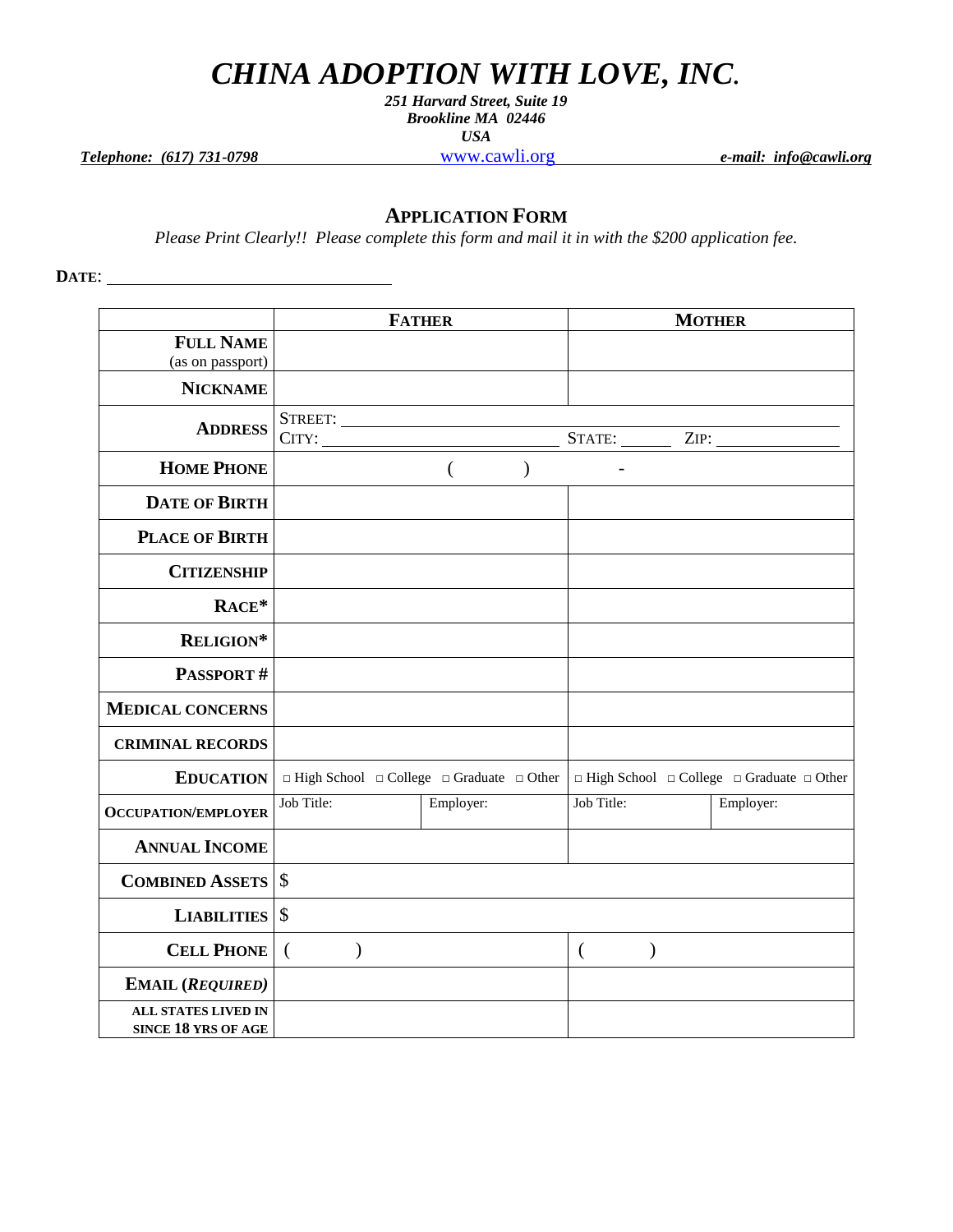| <b>GUARDIAN</b>                                                                                                                                                                                                                                                                                                                          |                                                                                                                            |
|------------------------------------------------------------------------------------------------------------------------------------------------------------------------------------------------------------------------------------------------------------------------------------------------------------------------------------------|----------------------------------------------------------------------------------------------------------------------------|
| <b>MARRIAGE DATE</b>                                                                                                                                                                                                                                                                                                                     |                                                                                                                            |
| <b>ADVANTAGES OF</b>                                                                                                                                                                                                                                                                                                                     |                                                                                                                            |
| <b>NURTURING</b> (What                                                                                                                                                                                                                                                                                                                   |                                                                                                                            |
| you hope to offer a child)                                                                                                                                                                                                                                                                                                               |                                                                                                                            |
| <b>EXPECTATIONS FOR</b>                                                                                                                                                                                                                                                                                                                  |                                                                                                                            |
| CHILD $(Briefly)$<br>$\frac{1}{2}$ $\frac{1}{2}$ $\frac{1}{2}$ $\frac{1}{2}$ $\frac{1}{2}$ $\frac{1}{2}$ $\frac{1}{2}$ $\frac{1}{2}$ $\frac{1}{2}$ $\frac{1}{2}$ $\frac{1}{2}$ $\frac{1}{2}$ $\frac{1}{2}$ $\frac{1}{2}$ $\frac{1}{2}$ $\frac{1}{2}$ $\frac{1}{2}$ $\frac{1}{2}$ $\frac{1}{2}$ $\frac{1}{2}$ $\frac{1}{2}$ $\frac{1}{2}$ | 1.1.1<br>$\sim$<br>$\sim$<br>.<br>المالية المستحدث والمستحدث المتحدث والمتحدث والمتحدث والمتحدث والمتحدث والمتحدث والمتحدث |

**\***This information will not affect the status of your application but is required by CCAA, please do not leave blank.

## **PREVIOUS MARRIAGES**

|                             | <b>FATHER</b> | <b>MOTHER</b> |
|-----------------------------|---------------|---------------|
| How many?                   |               |               |
| DATE OF MARRIAGE(S)         |               |               |
| DATE OF DIVORCE(S)/DEATH(S) |               |               |

**PERSONAL HISTORY\*** *(for any* **YES** *response, please explain on the back of this sheet)*

| <b>FATHER</b>                                                                                        | <b>MOTHER</b>           |                |  |  |
|------------------------------------------------------------------------------------------------------|-------------------------|----------------|--|--|
| 1. Have you ever been arrested or had any charges against you, even if a conviction did not occur?   |                         |                |  |  |
| <b>YES</b><br>N <sub>O</sub>                                                                         | <b>YES</b>              | N <sub>O</sub> |  |  |
| 2. Are you suffering from or have you ever been diagnosed with a chronic illness?                    |                         |                |  |  |
| <b>YES</b><br>N <sub>O</sub>                                                                         | <b>YES</b>              | N <sub>O</sub> |  |  |
| 3. Do you have any history of a mental health concern (i.e. depression, anxiety, etc.)?              |                         |                |  |  |
| Yes<br>N <sub>O</sub>                                                                                | <b>YES</b>              | N <sub>O</sub> |  |  |
| 4. Do you have any history of substance abuse/alcohol abuse?                                         |                         |                |  |  |
| <b>YES</b><br>N <sub>O</sub>                                                                         | <b>YES</b>              | N <sub>O</sub> |  |  |
| 5. Are you taking any prescription medication? (if yes, please list medication and purpose)          |                         |                |  |  |
| <b>YES</b><br>N <sub>O</sub>                                                                         | Yes                     | NO.            |  |  |
| 6. Have you ever appeared in court for domestic issues or been involved in a child abuse allegation? |                         |                |  |  |
| Yes<br>N <sub>O</sub>                                                                                | <b>YES</b>              | N0             |  |  |
| 7. CHINA REQUIRES THAT YOUR BODY MASS INDEX BE LESS THAN 40, PLEASE FIGURE YOUR BODY MASS            |                         |                |  |  |
| INDEX USING THE INCLUDED CHART AND PROVIDE US WITH THAT INFORMATION.                                 |                         |                |  |  |
| BMI<br><b>HEIGHT</b><br><b>WEIGHT</b>                                                                | <b>HEIGHT</b><br>WEIGHT | BMI            |  |  |

*\*Should you have any concerns about your own histories including ANY arrest record (even if it was dismissed or found not guilty) or any medical/mental health issue please discuss it with a staff member before submitting this application and/or research your records on your own if you are unsure. It is in your best interests to disclose these types of concerns before beginning your home study so that we may better understand your situation and can advise you about the documentation that may be required or additional risks that may exist for your adoption process. Failure to disclose this information may be grounds for CAWLI to decline your application.*

## **CHILDREN**

| <b>Names</b> | D.O.B. | <b>Biological/Adopted?</b><br>(circle one) | If adopted,<br>birth country: | Whose child?<br>(circle one) | <b>Reside</b><br>w/you? |
|--------------|--------|--------------------------------------------|-------------------------------|------------------------------|-------------------------|
|              |        | Biological / Adopted                       |                               | Both / Husband / Wife        | Yes No                  |
|              |        | Biological / Adopted                       |                               | Both / Husband / Wife        | Yes No                  |
|              |        | Biological / Adopted                       |                               | Both / Husband / Wife        | Yes No                  |
|              |        | Biological / Adopted                       |                               | Both / Husband / Wife        | Yes No                  |